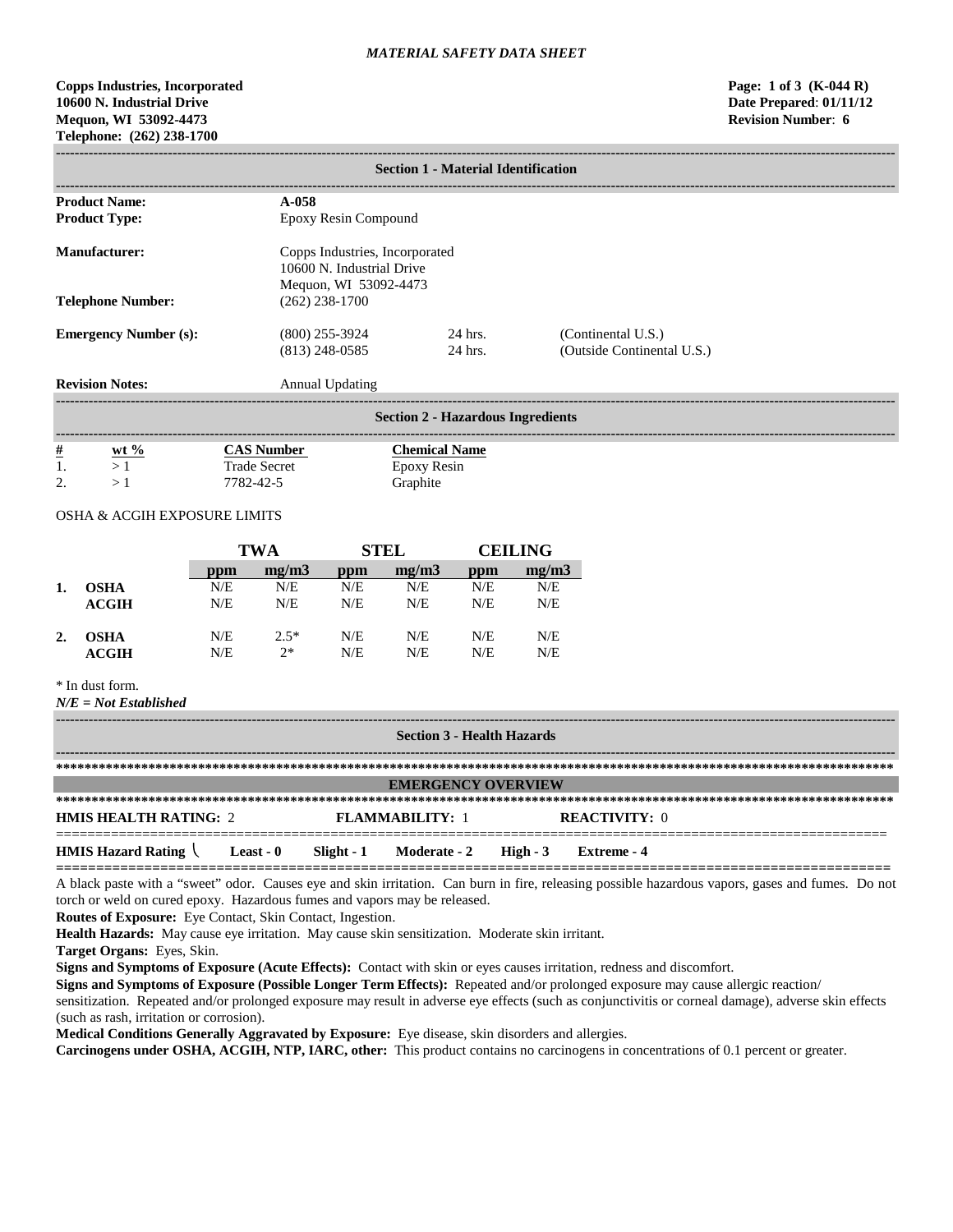#### **Section 4 - First Aid**

**------------------------------------------------------------------------------------------------------------------------------------------------------------------------------------ Eye Contact:** Hold eyelids apart and immediately flush eyes with plenty of water for at least 15 minutes. Seek medical attention.

Skin Contact: Remove contaminated clothing/shoes and wipe excess from skin. Flush skin with water. Follow by washing with soap and water. If irritation occurs, seek medical attention. If contact with hot product occurs, immediately flush with cool water for 15 minutes. Carefully remove clothing; if clothing is stuck to a burn area do not pull it off, but cut around it. Cover burn area with a clean material. Get medical attention immediately.

**Inhalation:** Remove victim to fresh air and provide oxygen. If breathing is difficult, seek medical attention.

**Ingestion:** If swallowed, call physician immediately. Induce vomiting only as directed by medical personnel. Never give anything by mouth to an unconscious person. Get medical attention immediately.

**------------------------------------------------------------------------------------------------------------------------------------------------------------------------------------**

|                                                                                                                                                                                                                                                                                                                                                                                                                                                                                                                                                                                                                                                                                                                                                                                                                                                  |                                                                        | <b>Section 5 - Fire and Explosion Data</b>                                                                                                                                                                                                                                                                                                                                                                                                                                                                                                                                                                      |  |  |  |  |
|--------------------------------------------------------------------------------------------------------------------------------------------------------------------------------------------------------------------------------------------------------------------------------------------------------------------------------------------------------------------------------------------------------------------------------------------------------------------------------------------------------------------------------------------------------------------------------------------------------------------------------------------------------------------------------------------------------------------------------------------------------------------------------------------------------------------------------------------------|------------------------------------------------------------------------|-----------------------------------------------------------------------------------------------------------------------------------------------------------------------------------------------------------------------------------------------------------------------------------------------------------------------------------------------------------------------------------------------------------------------------------------------------------------------------------------------------------------------------------------------------------------------------------------------------------------|--|--|--|--|
| <b>Flash Point (closed cup):</b><br><b>Upper Explosion Limit (UEL):</b><br>$>$ 200 °F<br>No data<br><b>Auto Ignition Temperature:</b><br><b>Lower Explosion Limit (LEL):</b><br>No data<br>No data<br>Fire Hazard Classification (OSHA/NFPA): This product is not considered flammable nor combustible, but will burn if involved in a fire.<br>Extinguishing Media: Foam, Carbon Dioxide (CO2), or dry chemical.<br>Special Fire Fighting Procedures: Keep personnel removed from area and upwind of fire. Wear full fire-fighting turn-out gear (full bunker gear)<br>and respiratory protection (SCBA). Cool fire exposed containers with water spray.<br>Unusual Fire and Explosion Hazards: Hazardous combustion products may be present. Combustion may form aldehydes, nitrous oxides, carbon<br>monoxide (CO), and carbon dioxide (CO2). |                                                                        |                                                                                                                                                                                                                                                                                                                                                                                                                                                                                                                                                                                                                 |  |  |  |  |
|                                                                                                                                                                                                                                                                                                                                                                                                                                                                                                                                                                                                                                                                                                                                                                                                                                                  |                                                                        | <b>Section 6 - Accidental Release Measures</b>                                                                                                                                                                                                                                                                                                                                                                                                                                                                                                                                                                  |  |  |  |  |
| a dike to prevent spreading.                                                                                                                                                                                                                                                                                                                                                                                                                                                                                                                                                                                                                                                                                                                                                                                                                     |                                                                        | Containment Techniques (Removal of ignition sources, diking, etc.) Stop the leak, if possible. Shut off or remove all ignition sources. Construct<br>Clean-Up Procedures: Spread absorbent material over area. Wipe or scrape up material. Dispose of material in accordance with local, state and<br>federal regulations. Wash area with soap and water. Prevent washings from entering sewers or waterways.<br>Other Emergency Advice: Wear protective clothing, boots, gloves, respirator, and eye protection.                                                                                               |  |  |  |  |
|                                                                                                                                                                                                                                                                                                                                                                                                                                                                                                                                                                                                                                                                                                                                                                                                                                                  |                                                                        | <b>Section 7 - Handling and Storage</b>                                                                                                                                                                                                                                                                                                                                                                                                                                                                                                                                                                         |  |  |  |  |
| period of time. Store in closed containers.<br>which can not be decontaminated.                                                                                                                                                                                                                                                                                                                                                                                                                                                                                                                                                                                                                                                                                                                                                                  |                                                                        | Storage: Store in a cool (60-80°F), dry, ventilated place. Crystallization may occur if storage temperature drops below 55 °F for a prolonged<br>Handling: Avoid contact with skin, eyes, or clothing. When handling, do not eat, drink, or smoke.<br>Other Precautions: Wash thoroughly after handling. Remove contaminated clothing and gear. Decontaminate. Destroy leather or any articles                                                                                                                                                                                                                  |  |  |  |  |
|                                                                                                                                                                                                                                                                                                                                                                                                                                                                                                                                                                                                                                                                                                                                                                                                                                                  |                                                                        | <b>Section 8 - Personal Protection/Exposure Controls</b>                                                                                                                                                                                                                                                                                                                                                                                                                                                                                                                                                        |  |  |  |  |
|                                                                                                                                                                                                                                                                                                                                                                                                                                                                                                                                                                                                                                                                                                                                                                                                                                                  | Protective Clothing: Clean, body covering clothing should be utilized. | Eye Protection: Chemical safety goggles recommended. Contact lenses should not be worn while using this product.<br>Hand Protection: Chemical resistant gloves recommended, such as neoprene or nitrite rubber.<br>Respiratory Protection: Not necessary under most operating conditions. NIOSH approved organic vapor respirator should be used in confined<br>areas, or when conditions cause high vapor concentrations. If the percent oxygen is below normal then use self-contained breathing apparatus.<br>Work and Hygienic Practices: Eye wash stations and safety showers should be easily accessible. |  |  |  |  |
|                                                                                                                                                                                                                                                                                                                                                                                                                                                                                                                                                                                                                                                                                                                                                                                                                                                  |                                                                        | <b>Section 9 - Typical Physical and Chemical Properties</b>                                                                                                                                                                                                                                                                                                                                                                                                                                                                                                                                                     |  |  |  |  |
| <b>Physical Form:</b><br>Color:<br>Odor:                                                                                                                                                                                                                                                                                                                                                                                                                                                                                                                                                                                                                                                                                                                                                                                                         | Paste<br><b>Black</b><br>Sweet                                         | <b>Vapor Density:</b><br>Heavier than air<br><b>Boiling Point:</b><br>$>200$ °F<br><b>Melting Point:</b><br>Not Applicable                                                                                                                                                                                                                                                                                                                                                                                                                                                                                      |  |  |  |  |

|                                                                           |                                                      | <b>Section 9 - Typical Physical and Chemical Properties</b>                                                                        |                                                                       |
|---------------------------------------------------------------------------|------------------------------------------------------|------------------------------------------------------------------------------------------------------------------------------------|-----------------------------------------------------------------------|
| <b>Physical Form:</b><br>Color:<br>Odor:<br>pH:<br><b>Vapor Pressure:</b> | Paste<br><b>Black</b><br>Sweet<br>No Data<br>No Data | <b>Vapor Density:</b><br><b>Boiling Point:</b><br><b>Melting Point:</b><br><b>Solubility in Water:</b><br><b>Specific Gravity:</b> | Heavier than air<br>$>200$ °F<br>Not Applicable<br>Negligible<br>1.44 |
| <b>Chemical Stability:</b>                                                | <b>Stable</b>                                        | <b>Section 10 - Stability and Reactivity</b>                                                                                       |                                                                       |

**Conditions to Avoid (if unstable):** None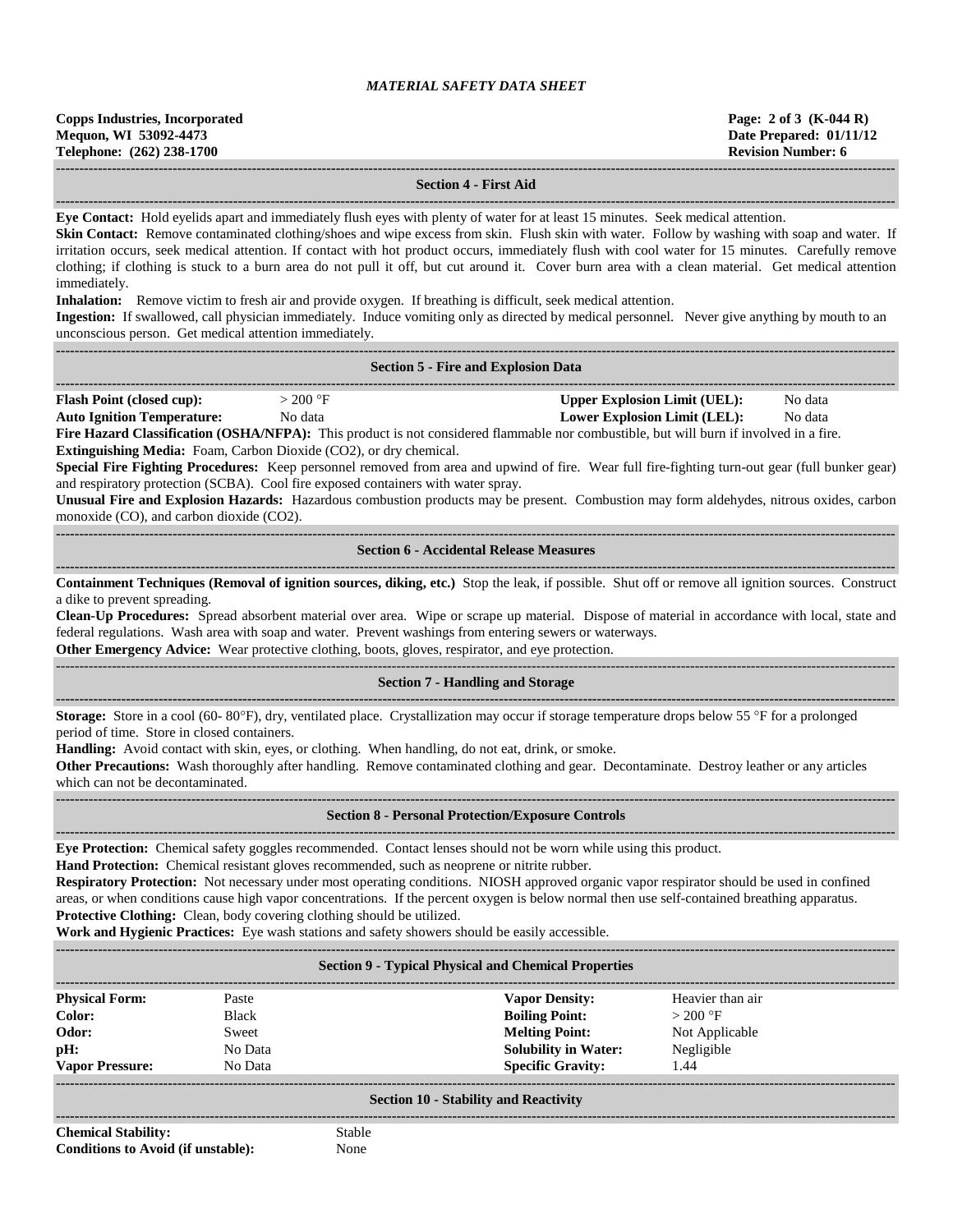| <b>Copps Industries, Incorporated</b><br>Mequon, WI 53092-4473<br>Telephone: (262) 238-1700                                                                                                                                                                                                                                                                                                                                                                                                                                                                             |                                                                                                                                                                                         |                                                                                                 | Page: 3 of 3 (K-044 R)<br>Date Prepared: 01/11/12<br><b>Revision Number: 6</b> |
|-------------------------------------------------------------------------------------------------------------------------------------------------------------------------------------------------------------------------------------------------------------------------------------------------------------------------------------------------------------------------------------------------------------------------------------------------------------------------------------------------------------------------------------------------------------------------|-----------------------------------------------------------------------------------------------------------------------------------------------------------------------------------------|-------------------------------------------------------------------------------------------------|--------------------------------------------------------------------------------|
|                                                                                                                                                                                                                                                                                                                                                                                                                                                                                                                                                                         | Section 10 - Stability and Reactivity (con't.)                                                                                                                                          |                                                                                                 |                                                                                |
| <b>Incompatibility (Materials to Avoid):</b>                                                                                                                                                                                                                                                                                                                                                                                                                                                                                                                            | Acids, strong oxidizing agents.                                                                                                                                                         |                                                                                                 |                                                                                |
| <b>Hazardous Decomposition Products:</b>                                                                                                                                                                                                                                                                                                                                                                                                                                                                                                                                | None                                                                                                                                                                                    |                                                                                                 |                                                                                |
| <b>Hazardous Polymerization:</b>                                                                                                                                                                                                                                                                                                                                                                                                                                                                                                                                        |                                                                                                                                                                                         | Contact with epoxy hardeners under uncontrolled conditions. May release excess heat and vapors. |                                                                                |
|                                                                                                                                                                                                                                                                                                                                                                                                                                                                                                                                                                         | <b>Section 11 - Toxicological Properties</b>                                                                                                                                            |                                                                                                 |                                                                                |
| <b>Acute Oral Toxicity (LD50, RAT):</b>                                                                                                                                                                                                                                                                                                                                                                                                                                                                                                                                 | No data available.                                                                                                                                                                      |                                                                                                 |                                                                                |
| <b>Acute Dermal Toxicity (LD50, RABBIT):</b>                                                                                                                                                                                                                                                                                                                                                                                                                                                                                                                            | No data available.                                                                                                                                                                      |                                                                                                 |                                                                                |
| <b>Acute Inhalation Toxicity (LC50, RAT):</b>                                                                                                                                                                                                                                                                                                                                                                                                                                                                                                                           | No data available.                                                                                                                                                                      |                                                                                                 |                                                                                |
|                                                                                                                                                                                                                                                                                                                                                                                                                                                                                                                                                                         | <b>Section 12 - Ecological Information</b>                                                                                                                                              |                                                                                                 |                                                                                |
| No data available.                                                                                                                                                                                                                                                                                                                                                                                                                                                                                                                                                      |                                                                                                                                                                                         |                                                                                                 |                                                                                |
|                                                                                                                                                                                                                                                                                                                                                                                                                                                                                                                                                                         | <b>Section 13 - Disposal Considerations</b>                                                                                                                                             |                                                                                                 |                                                                                |
| Waste Disposal: This material does not contain any VOC's (volatile organic compounds). Dispose of material in accordance with applicable, local,<br>state, and federal laws and regulations. The state and local regulations and laws may differ from federal regulations, and laws may change or be<br>reinterpreted. This information only applies to the material as manufactured. Processing, use, or contamination may make the information in<br>appropriate, inaccurate, or incomplete. Responsibility for proper waste disposal is with the owner of the waste. |                                                                                                                                                                                         |                                                                                                 |                                                                                |
|                                                                                                                                                                                                                                                                                                                                                                                                                                                                                                                                                                         | <b>Section 14 - Transport Information</b>                                                                                                                                               |                                                                                                 |                                                                                |
| <b>DOT Non-Bulk Shipping Name:</b>                                                                                                                                                                                                                                                                                                                                                                                                                                                                                                                                      | Resin compound - not regulated                                                                                                                                                          | UN#                                                                                             | Not regulated                                                                  |
| <b>DOT Bulk Shipping Name:</b>                                                                                                                                                                                                                                                                                                                                                                                                                                                                                                                                          | Resin compound - not regulated                                                                                                                                                          | <b>Packing Group:</b>                                                                           | Not regulated                                                                  |
| <b>Technical Shipping Name:</b><br><b>DOT Hazard Class:</b>                                                                                                                                                                                                                                                                                                                                                                                                                                                                                                             | NMFC Item 46030, Class 55<br>Not regulated                                                                                                                                              | <b>IMO Shipping Data:</b><br>ICAO/IATA Shipping Data: Resin compound - not regulated            | Resin compound - not regulated                                                 |
|                                                                                                                                                                                                                                                                                                                                                                                                                                                                                                                                                                         | <b>Section 15 - Regulatory Information</b>                                                                                                                                              |                                                                                                 |                                                                                |
| Toxic Substances Control Act (TSCA): All components are included in the EPA Toxic Substances Control Act (TSCA) Chemical Substance<br>Inventory or are not required to be listed on the TSCA Inventory.<br>OSHA (29CFR1910.1200) Hazard Class(es): Irritant. Sensitizer<br>EPCRA Section 312 (40CFR370) Hazard Classes: Immediate Health Hazard. Delayed Health Hazard.<br>EPCRA Section 313 (40CFR372): Toxic chemicals above "de minimus" level: None.                                                                                                                | <b>US FEDERAL REGULATIONS:</b>                                                                                                                                                          |                                                                                                 |                                                                                |
| California Proposition 65 Substances: (components known to the State of California to cause cancer and/or reproductive toxicity and subject to<br>warning and discharge requirements under the "Safe Drinking Water and Toxic Enforcement Act of 1986"). None                                                                                                                                                                                                                                                                                                           | <b>STATE REGULATIONS:</b>                                                                                                                                                               |                                                                                                 |                                                                                |
| Canada:                                                                                                                                                                                                                                                                                                                                                                                                                                                                                                                                                                 | <b>INTERNATIONAL REGULATIONS</b><br><b>WHMIS Hazard Classification:</b> Class D, division 2B<br>WHMIS Risk Phrases: Eye or skin irritant. Skin sensitizer.<br>WHMIS Symbols: Stylized T |                                                                                                 |                                                                                |
|                                                                                                                                                                                                                                                                                                                                                                                                                                                                                                                                                                         | <b>Section 16 - Other Information</b>                                                                                                                                                   |                                                                                                 |                                                                                |
| To the best of our knowledge, the information contained herein is accurate. However, neither Copps Industries nor any of its agents assume any<br>liability whatsoever for the accuracy or completeness of the information contained herein. Final determination of suitability of any material is                                                                                                                                                                                                                                                                      |                                                                                                                                                                                         |                                                                                                 |                                                                                |

*the sole responsibility of the user. All materials may present unknown health hazards and should be used with caution. Although certain hazards are described herein, we cannot guarantee that these are the only hazards which exist.*

**Revision Date:** 01/11/12 **Revised By:** Bill Simek **Replaces Revision Dated:** 01/28/10 **Title:** Laboratory Manager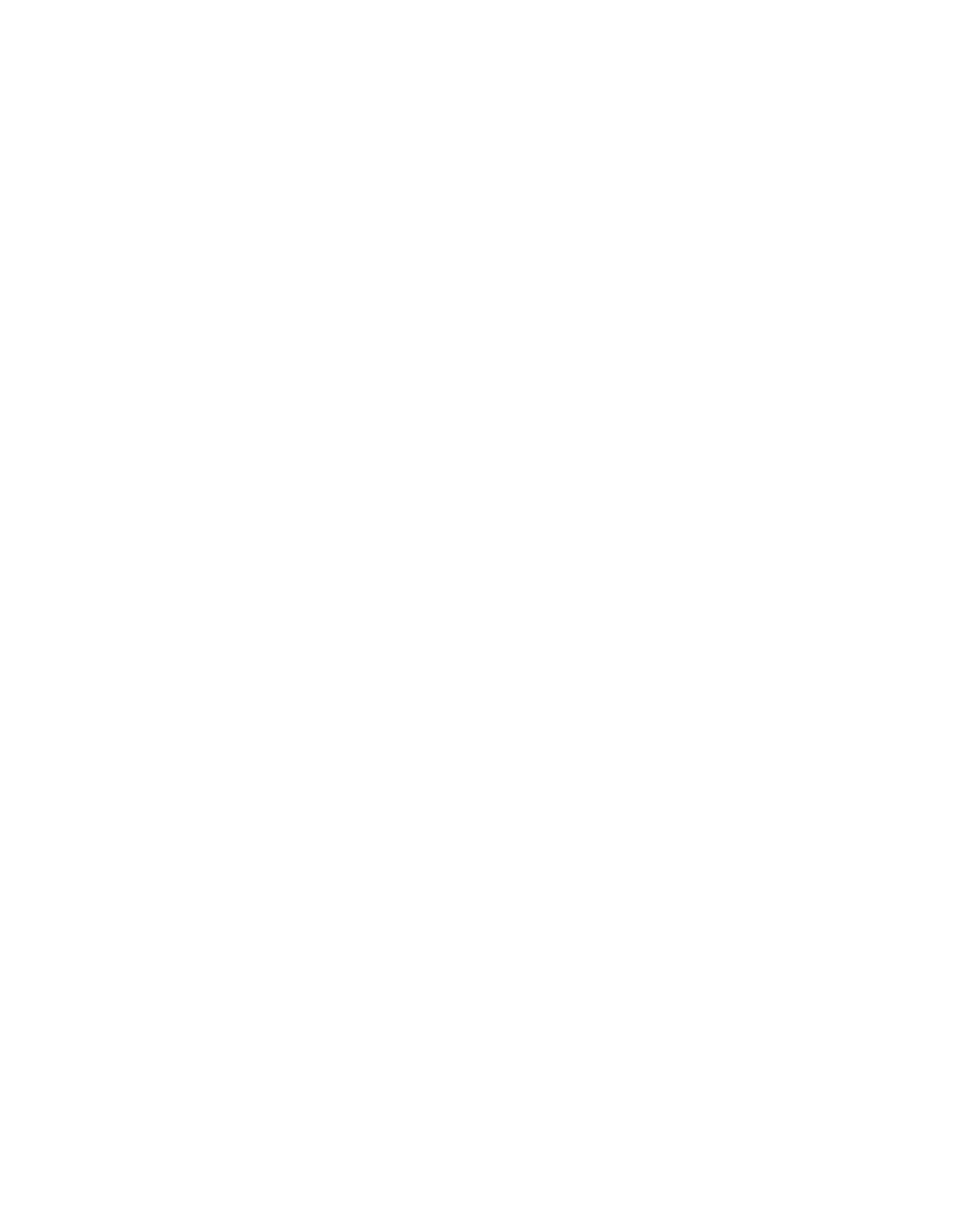|                                          | <b>Section 1 - Material Identification</b>                                           |                    |                                                  |  |
|------------------------------------------|--------------------------------------------------------------------------------------|--------------------|--------------------------------------------------|--|
| <b>Product Name:</b>                     | <b>B-053WH</b>                                                                       |                    |                                                  |  |
| <b>Product Type:</b>                     | Epoxy Hardener Compound                                                              |                    |                                                  |  |
| Manufacturer:                            | Copps Industries, Incorporated<br>10600 N. Industrial Drive<br>Mequon, WI 53092-4473 |                    |                                                  |  |
| <b>Telephone Number:</b>                 | $(262)$ 238-1700                                                                     |                    |                                                  |  |
| <b>Emergency Number (s):</b>             | $(800)$ 255-3924<br>$(813)$ 248-0585                                                 | 24 hrs.<br>24 hrs. | (Continental U.S.)<br>(Outside Continental U.S.) |  |
| <b>Revision Notes:</b>                   | <b>Annual Updating</b>                                                               |                    |                                                  |  |
| <b>Section 2 - Hazardous Ingredients</b> |                                                                                      |                    |                                                  |  |

| <u>#</u>             | $\frac{6}{9}$<br>wt | Number        | <b>Themical Name</b>         |
|----------------------|---------------------|---------------|------------------------------|
| . .                  | 0/2                 | $80 - 05 - 7$ | 4, 4'-Isopropylidenediphenol |
| $\gamma$<br><u>.</u> | 0/2                 | $1-40-0$      | Diethylenetriamine           |

### OSHA & ACGIH EXPOSURE LIMITS

|                |              | TWA |       | <b>STEL</b> |       | CEILING- |       |
|----------------|--------------|-----|-------|-------------|-------|----------|-------|
|                |              | ppm | mg/m3 | ppm         | mg/m3 | ppm      | mg/m3 |
|                | <b>OSHA</b>  | N/E | N/E   | N/E         | N/E   | N/E      | N/E   |
|                | ACGIH        | N/E | N/E   | N/E         | N/E   | N/E      | N/E   |
| $\overline{2}$ | OSHA         | 1.0 | 4.0   | N/E         | N/E   | N/E      | N/E   |
|                | <b>ACGIH</b> | 1.0 | 4.2   | N/E         | N/E   | N/E      | N/E   |

### *N/E = Not Established*

| <b>Section 3 - Health Hazards</b>              |                  |            |                        |          |                      |
|------------------------------------------------|------------------|------------|------------------------|----------|----------------------|
|                                                |                  |            |                        |          |                      |
| <b>EMERGENCY OVERVIEW</b>                      |                  |            |                        |          |                      |
|                                                |                  |            |                        |          |                      |
| <b>HMIS HEALTH RATING: 3</b>                   |                  |            | <b>FLAMMARILITY: 1</b> |          | <b>REACTIVITY: 0</b> |
| <b>HMIS Hazard Rating <math>\langle</math></b> | <b>Least - 0</b> | Slight - 1 | Moderate - 2           | $High-3$ | Extreme - 4          |

**========================================================================================================** An off white paste with an amine odor. Corrosive to skin. Corrosive to eyes. Severe skin irritant. Severe eye irritant. May cause skin sensitization. May cause respiratory sensitization. Can burn in fire, releasing possible hazardous vapors, gases and fumes. Do not torch or weld on cured epoxy. Hazardous fumes and vapors may be released.

**\*\*\*\*\*\*\*\*\*\*\*\*\*\*\*\*\*\*\*\*\*\*\*\*\*\*\*\*\*\*\*\*\*\*\*\*\*\*\*\*\*\*\*\*\*\*\*\*\*\*\*\*\*\*\*\*\*\*\*\*\*\*\*\*\*\*\*\*\*\*\*\*\*\*\*\*\*\*\*\*\*\*\*\*\*\*\*\*\*\*\*\*\*\*\*\*\*\*\*\*\*\*\*\*\*\*\*\*\*\*\*\*\*\*\*\*\*\***

**Routes of Exposure:** Eye Contact, Skin Contact, Inhalation, Ingestion.

Health Hazards: Corrosive to skin. Corrosive to eyes. Severe skin irritant. Severe eye irritant. May cause skin sensitization. May cause respiratory sensitization.

**Target Organs:** Eyes, Skin, and Respiratory System.

**Signs and Symptoms of Exposure (Acute Effects):** Burns of the eye may cause blindness. Contact of undiluted products with the eyes or skin quickly causes severe irritation and pain and may cause burns, necrosis, and permanent injury. Inhalation of mists may severely damage contacted tissue and produce scarring. Product is readily absorbed through the skin and may cause discomfort, injury or serious health problems unless treated properly.

**Signs and Symptoms of Exposure (Possible Longer Term Effects):** This substance may cause respiratory sensitization to exposed workers. **Medical Conditions Generally Aggravated by Exposure:** Asthma, chronic respiratory disease (e.g. Bronchitis, emphysema). Eye disease, skin disorders and allergies.

**Carcinogens under OSHA, ACGIH, NTP, IARC, other:** This product contains no carcinogens in concentrations of 0.1 percent or greater.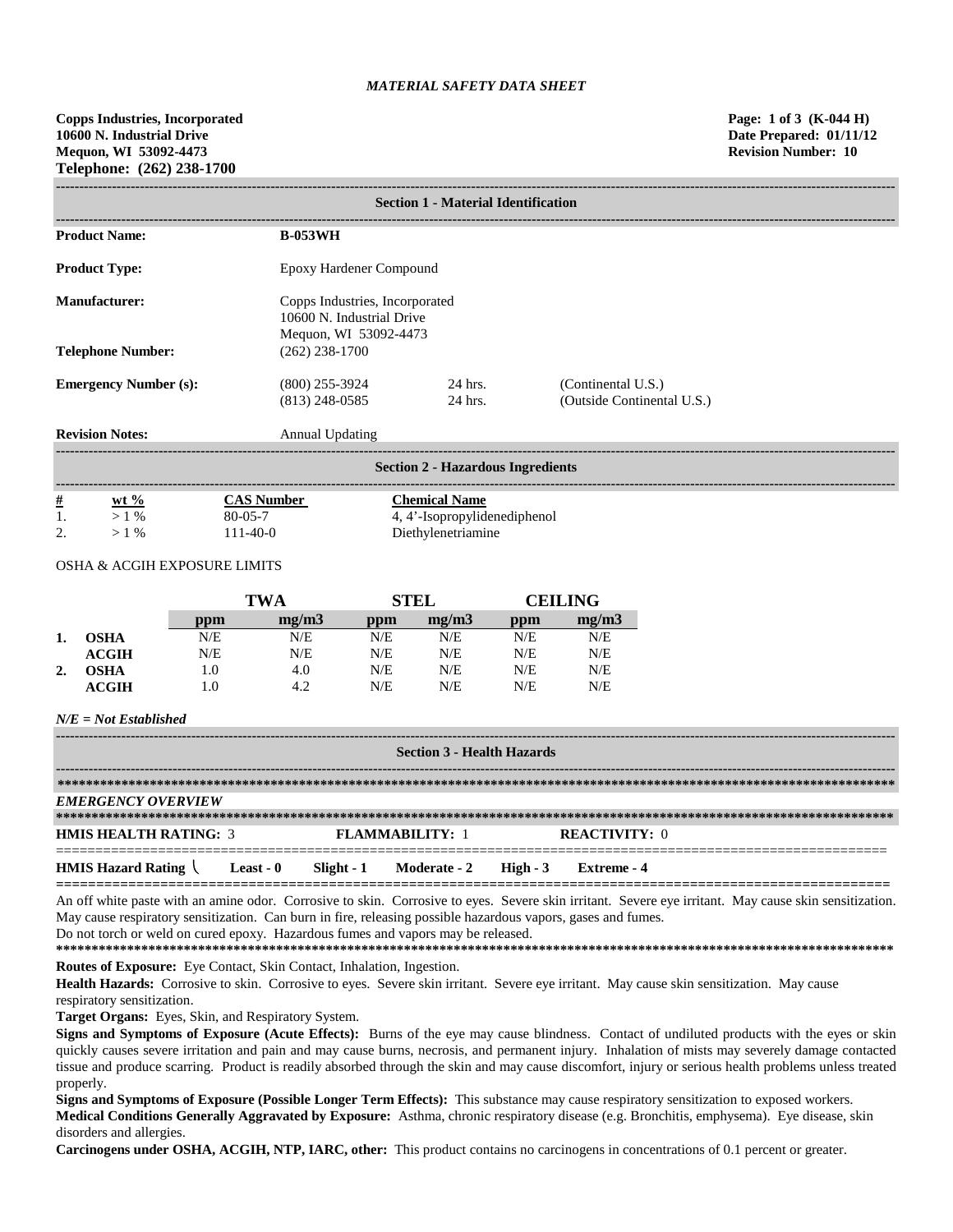**------------------------------------------------------------------------------------------------------------------------------------------------------------------------------------**

#### **Section 4 - First Aid**

**Eye Contact:** Hold eyelids apart and immediately flush eyes with plenty of water for at least 15 minutes. Seek medical attention.

**------------------------------------------------------------------------------------------------------------------------------------------------------------------------------------**

**Skin Contact:** Remove contaminated clothing/shoes and wipe excess from skin. Immediately flush affected area with water for at least 15 minutes. Cover the affected area with a sterile dressing or clean sheeting and seek medical attention immediately. DO NOT APPLY GREASES OR OINTMENTS. Control shock if present. **Inhalation:** Remove victim to fresh air and provide oxygen. If breathing is difficult, seek medical attention. **Ingestion:** In the event of ingestion, administer 3-4 glasses of milk or water. DO NOT INDUCE VOMITING. Seek medical attention immediately. **------------------------------------------------------------------------------------------------------------------------------------------------------------------------------------ Section 5 - Fire and Explosion Data ------------------------------------------------------------------------------------------------------------------------------------------------------------------------------------ Flash Point (closed cup):**  $> 200 \text{ °F}$  **Lower Explosion Limit (LEL):** No data **Upper Explosion Limit (UEL):** No data **Auto Ignition Temperature:** No data **Fire Hazard Classification (OSHA/NFPA):** This product is considered neither flammable nor combustible, but will burn if involved in a fire. **Extinguishing Media:** Foam, Carbon Dioxide (CO2), or dry chemical. **Special Fire Fighting Procedures:** Keep personnel removed from area and upwind of fire. Wear full fire-fighting turnout gear (full bunker gear) and respiratory protection (SCBA). Cool fire exposed containers with water spray. **Unusual Fire and Explosion Hazards:** Hazardous combustion products may be present. Combustion may form aldehydes, nitrous oxides, carbon monoxide (CO), and carbon dioxide (CO2). **------------------------------------------------------------------------------------------------------------------------------------------------------------------------------------ Section 6 - Accidental Release Measures ------------------------------------------------------------------------------------------------------------------------------------------------------------------------------------ Containment Techniques (Removal of ignition sources, diking etc.)** Reduce vapor spreading with a water spray. Stop the leak, if possible. Shut off or remove all ignition sources. Construct a dike to prevent spreading. **Clean-Up Procedures:** Spread absorbent material over area. Transfer to containers by suction. For large spills, recover spilled material with a vacuum truck. Dispose of material in accordance with local, state and federal regulations. Wash area with soap and water. Prevent washings from entering sewers or waterways. **Other Emergency Advice:** Wear protective clothing, boots, gloves, respirator, and eye protection. **------------------------------------------------------------------------------------------------------------------------------------------------------------------------------------ Section 7 - Handling and Storage ------------------------------------------------------------------------------------------------------------------------------------------------------------------------------------ Storage:** Store in a cool (60-80°F), dry ventilated place. Store in closed containers. **Handling:** Avoid breathing of vapors. Handle in well-ventilated workspace. Avoid contact with skin, eyes, or clothing. When handling, do not eat, drink, or smoke. **Other Precautions:** Emergency showers and eye wash stations should be readily accessible. Wash thoroughly after handling. Remove contaminated clothing and gear. Decontaminate. Destroy leather or any articles, which can not be decontaminated. **------------------------------------------------------------------------------------------------------------------------------------------------------------------------------------ Section 8 - Personal Protection/Exposure Controls ------------------------------------------------------------------------------------------------------------------------------------------------------------------------------------ Eye Protection:** Full-face shield with chemical safety goggles. Contact lenses should not be worn while using this product. **Hand Protection:** Neoprene rubber gloves. Cuffed butyl rubber gloves. Nitrile rubber gloves. **Respiratory Protection:** Not necessary under most operating conditions. NIOSH approved organic vapor respirator should be used in confined areas, or when conditions cause high vapor concentrations. If the percent oxygen is below normal then use self-contained breathing apparatus. **Protective Clothing:** Impervious clothing. Slickersuit. Rubber boots. Full rubber suit (rain gear). Butyl or latex protective clothing. **Work and Hygienic Practices:** Eye wash stations and safety showers should be easily accessible. **------------------------------------------------------------------------------------------------------------------------------------------------------------------------------------ Section 9 - Typical Physical and Chemical Properties ------------------------------------------------------------------------------------------------------------------------------------------------------------------------------------ Physical Form:** Paste **Vapor Density:** Heavier than air **Color:** Off White **Boiling Point:**  $> 200 \text{ }^{\circ}\text{F}$ **Odor:** Amine **Melting Point:** Not applicable **pH:** No Data **Solubility in Water:** Negligible **Vapor Pressure:** No Data **Specific Gravity:** 1.76 **------------------------------------------------------------------------------------------------------------------------------------------------------------------------------------ Section 10 - Stability and Reactivity ------------------------------------------------------------------------------------------------------------------------------------------------------------------------------------**

#### **Chemical Stability:** Stable **Conditions to Avoid (if stable):** None

**Incompatibility (Materials to Avoid):** Acids, strong oxidizing agents. **Hazardous Decomposition Products:** None **Hazardous Polymerization:** Contact with epoxy resins under uncontrolled conditions. May release excess heat and vapors.